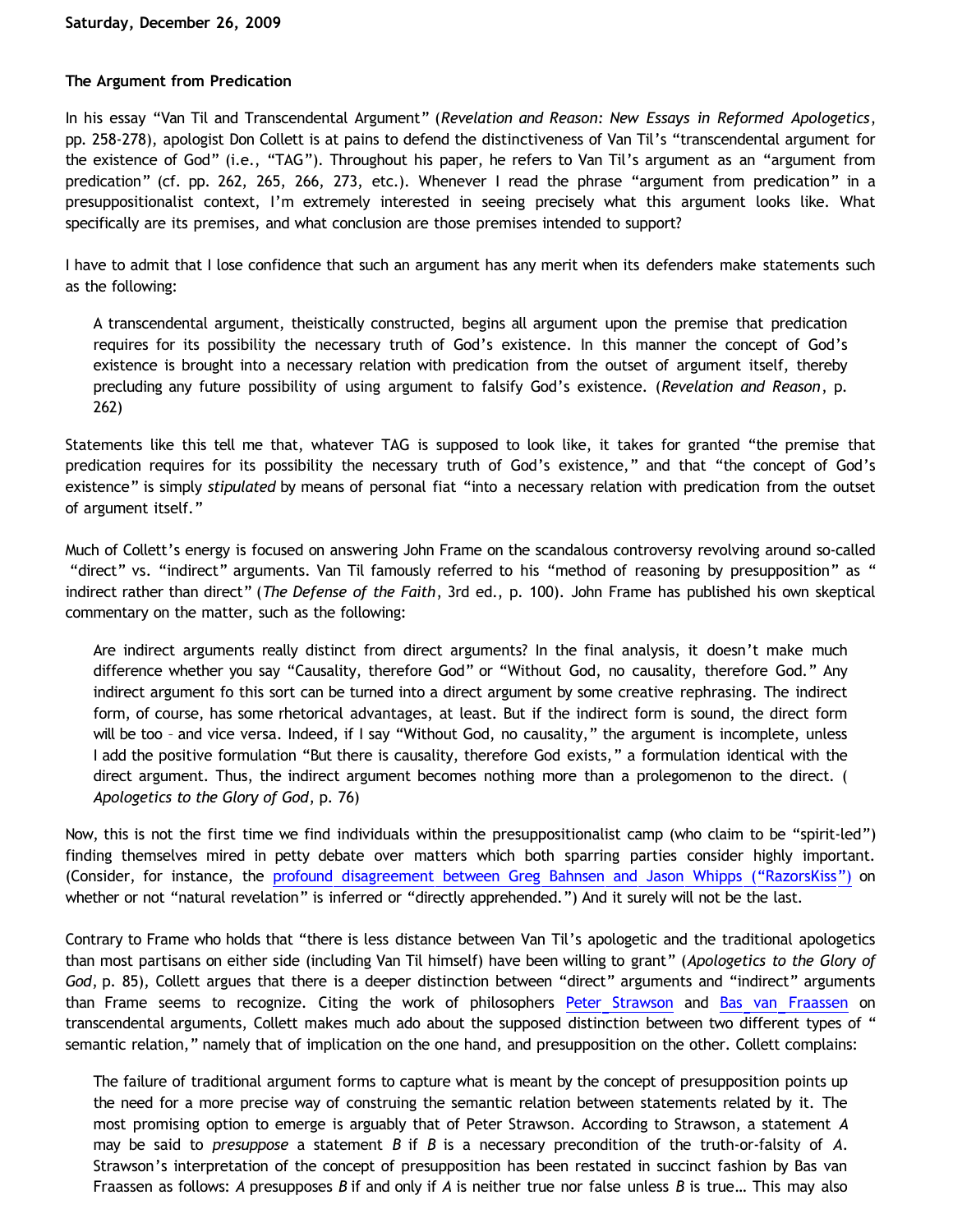be stated as follows:

(1) *A* presupposes *B* if and only if:

(a) if *A* is true, then *B* is true.

(b) if ~*A* is true, then *B* is true.

(*Revelation and Reason*, p. 269)

As an example, Collett offers the following syllogism (Ibid., p. 270):

C presupposes G (premise 1) ~C (premise 2) Therefore G (conclusion)

To inform his syllogism with referential content, Collett has "C = causality, and G = God's existence" (Ibid.), which, when plugged into the above, gives us the following argument:

Premise 1: Causality presupposes God's existence. Premise 2: Not causality (i.e., causality is denied) Conclusion: Therefore, God exists.

Now, it may be unclear to you how it follows that a consequent *B* can be true *both* in the case that its antecedent *A* is affirmed *and* in the case that the antecedent *A* is negated. You're not alone. Apparently, Collett would say that confusion on this is likely due to missing the semantic distinction between implication and presupposition. Perhaps " follows" is the wrong connective to have in mind when evaluating transcendental arguments. For the conclusion is said to be true regardless of whether the minor premise is affirmed or negated. Then again, perhaps having the major premise framed in the scaffolding of an *if… then…* statement only adds to the tendency to misunderstand this sacred distinction. Indeed, Collett himself warns that

the truth value of the conclusion is *not* a function of the truth value of the antecedent minor premise (i.e., premise 2), since the conclusion remains true whether C or ~C obtains (Ibid.).

Similarly, he also states:

To qualify as a transcendental conclusion, the truth of the conclusion in a direct argument would have to be in some sense independent of the truth value of its antecedent premise… In the nature of the case, the truth of a "transcendental conclusion" does not depend upon the truth value of its antecedent premise, regardless of whether this premise affirms causality or any other principle, since a transcendental conclusion constitutes the very ground for the proof of that premise. (Ibid., p. 271)

In other words, whatever the argument affirms or denies in its minor premise, the "transcendental conclusion" is somehow said to be affirmed, since (so the reasoning goes) "a transcendental conclusion constitutes the very ground for the proof of that premise." Given these liberal disclaimers, the presuppositionalist could produce the following argument:

Premise 1: Peanut butter sandwiches presuppose God's existence. Premise 2: There are no peanut butter sandwiches. Conclusion: Therefore, God exists

since it does not seem to matter "whether [premise 2] affirms causality or any other principle." The conclusion " Therefore, God exists" is certainly "in some sense independent of the truth value of" the premise that "there are no peanut butter sandwiches." With such leeway, it seems that one could affirm *any* conclusion as a "transcendental conclusion," and regardless of what "principle" he affirms or denies in his argument's premises. Then he can say he has produced a "transcendental argument" for that conclusion. For instance, following the model which Collett has given, one could "argue" as follows:

Premise 1: Causality presupposes the existence of Blarko. Premise 2: There is no causality. Conclusion: Therefore, Blarko exists.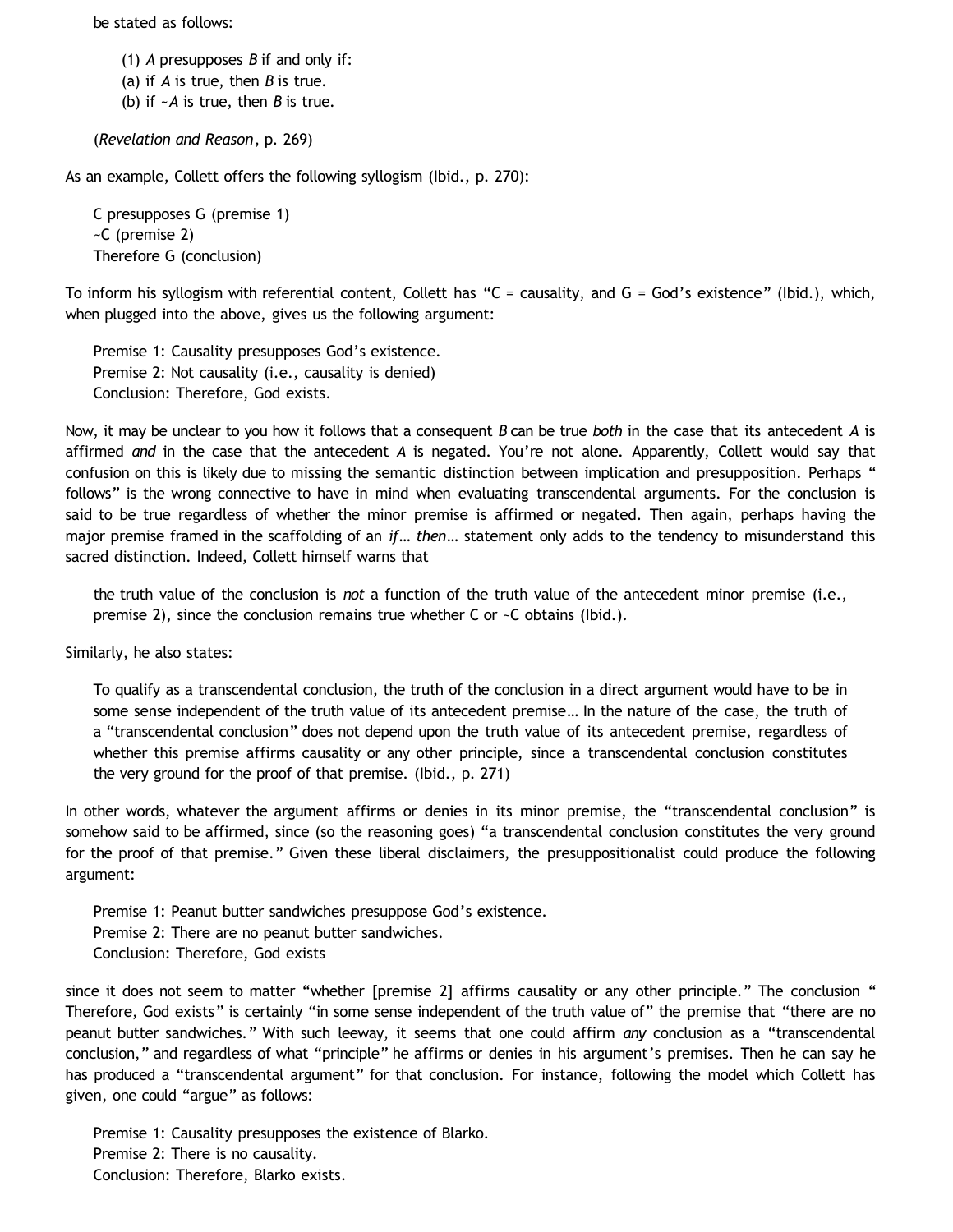We could call this "TAB" – the "transcendental argument for the existence of Blarko."

While I expect presuppositionalists to interject a "Wait a minute!" at this point, I see no *prima facie* difference *in principle* between TAG and TAB. Indeed, it seems that such a contraption would be necessary to "prove" the existence of something which is in fact merely [imaginary](http://bahnsenburner.blogspot.com/search/label/imagination).

The operative presumption underlying the presuppositionalist viewpoint behind all this, is the claim seen above, that predication as such "requires for its possibility the necessary truth of God's existence" (Ibid., p. 262). Indeed, Collett admits that "a transcendental argument, theistically construed, *begins all argument* upon [this] premise" (Ibid.). By Collett's own admission, TAG *starts out* assuming this to be the case. But how is this premise itself established? Establishing the supposed truth of this premise appears to be beyond the scope of Collett's essay. Indeed, when Collett comes close to considering this question, he writes:

One may, nevertheless, object that the argument begs the question, inasmuch as it assumes that a certain semantic relation between God and causality obtains from the outset. However, other commonly accepted forms of argument, for instance arguments based upon material implication, also begin with a semantic relation that is assumed. (Ibid., p. 276)

Notice that Collett does not deny the fact that his argument scheme begs the question. Essentially, he's saying "Well, all these other people do it, so why can't we?" which strikes me as a very weak defense. Don't presuppositionalists have a reasoned defense for assuming that causality presupposes their god's existence? If so, why not produce it for all to see?

Collett continues:

The relation of presupposition, like the relation of implication, is a semantic relation. Thus there is no reason why, *prima facie*, an argument that begins with the premise "C presupposes G" [i.e., "Causality presupposes God's existence"] should be assigned a lesser status than an argument with the premise "C implies G" [i.e., "Causality implies the existence of God"]. (Ibid.)

In fact, I'd say both "arguments" have equally arbitrary status. I've seen no good reason for supposing that causality either "presupposes" or "implies" the existence of the Christian god.

Collett isn't finished yet. He goes on to say:

Indeed, one may go further and raise the question whether finite creatures can begin any argument without making assumptions of some sort or other. (Ibid.)

This to me seems to be an altogether different matter, perhaps one to which Collett draws our attention in order to distract us from the fact that his response to the charge of begging the question is insufficient. Indeed, we do not begin our cognition by *arguing*, but by *perceiving*. And even from there, we would still have to form some initial concepts before *inference* would be possible, since inference is a conceptually relational operation.

As if to anticipate responses of this sort, Collett states:

The real question is not whether initial assumptions can be avoided, but whether subsequent argument can demonstrate their *necessary* character. (Ibid.)

If the Vantillian "transcendental argument" as Collett has understood it, is intended to "demonstrate" the "necessary character" of the existence of the Christian god to, say, causality, presuppositionalists need to go back to the drawing board.

But Collett is right on at least one point: presuppositionalists do seem quite eager to begin their arguments with the assumption that the supposed truth of their god's existence is a necessary starting point. Perhaps it is because they really have no proof of their god's existence, that they feel a need to begin with the assumption that it is real in the first place.

As we saw above, Collett himself tells us what motivates such a move, namely the concern of "precluding any future possibility of using argument to falsify God's existence." And I can see why: those who have invested themselves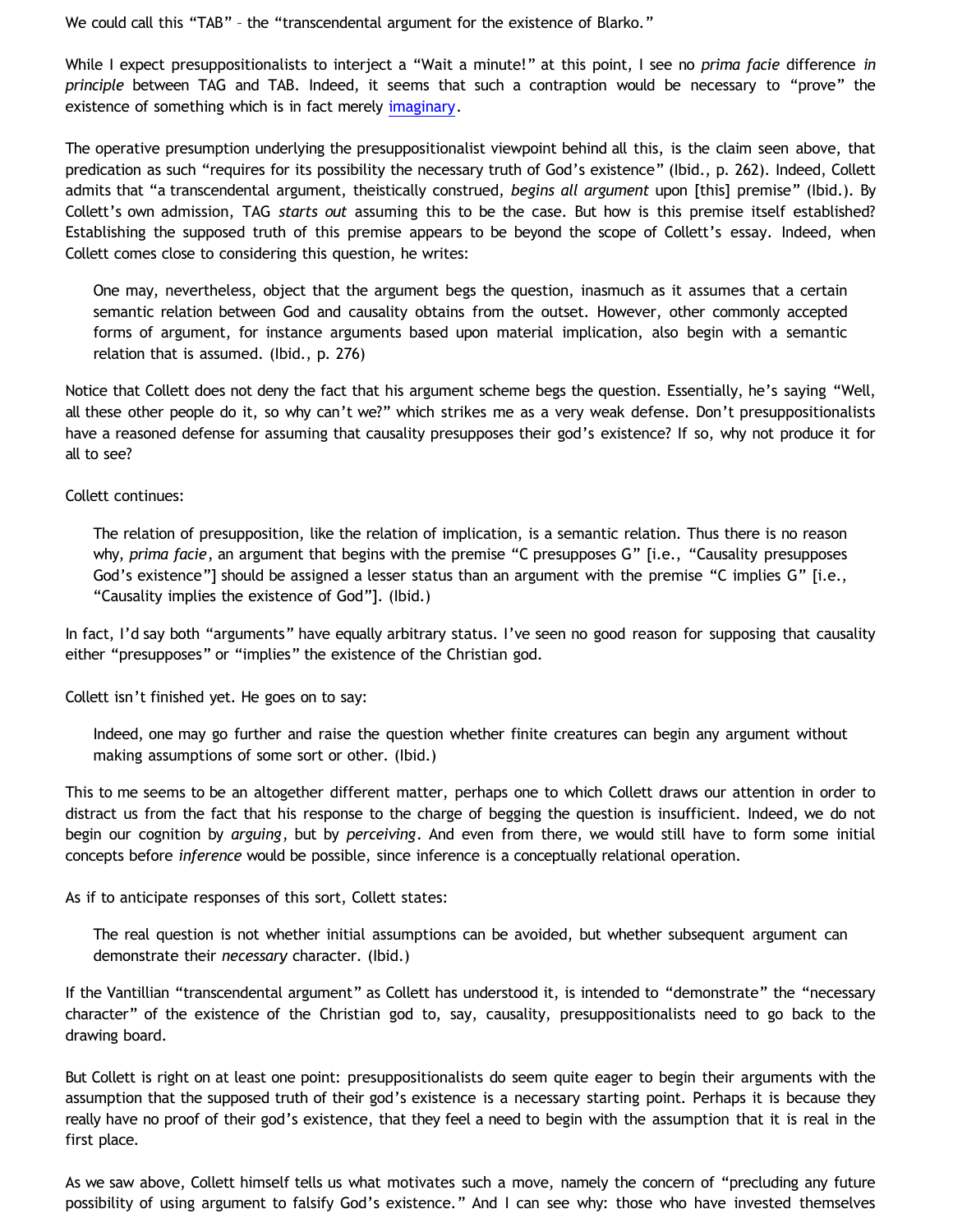emotionally and confessionally in the view that the reality we perceive around us was created and is controlled by a figment of one's imagination, have a vested interest in "precluding any future possibility of using argument to falsify " such beliefs.

But there is another motivation behind this as well. It is the motivation of the apologist to position himself such that he can charge any opponent with begging the question for apparently denying both the starting point and the conclusion, however fallaciously they are conjoined, in any objection he might raise against his ruse-laden artifice.

In regard to "the matter of predication itself," Van Til writes:

The question is as to what can and what cannot be intelligibly said about anything. Now when we take this question out of its limitation to physical objects, where it seems to have such an evident application, we find that there is no more fundamental difference between theism and anti-theism than on the matter of the basis of predication. (*Introduction to Systematic Theology*, chap. 4)

This is a most interesting admission on Van Til's part. In essence, Van Til is admitting that predication, when conducted within "its limitation to physical objects," has "such an evident application" in human cognition. In other words, when our predication is bound to *objective* reference, it is informed by evidence and has its most immediately substantive application. Van Til does not go into detail as to why this is, for to do so would be to give away too much. In order to explain why predication in relation to physical objects would have its most "evident application," Van Til would have to understand why this is, and in exploring why this is he would eventually have to come to terms with the fact that cognition bound by the primacy of the objects of awareness is the only possible formula for objectivity.

Unfortunately for defenders of the faith, objectivity is anathema to the Christian ideology, and it is because of this fact that Van Til is so eager to move the discussion away from predication in relation to physical objects. But in moving the discussion to "the matter of the basis for predication," Van Til fares no better. Observe:

Theism holds that all predication presupposes the existence of God as a self-conscious being, while anti-theism holds that predication is possible without any reference to God. This at once gives to the terms ' is' and 'is not' quite different connotations. For the anti-theist, these terms play against the background of bare possibility. Hence 'is' and 'is not' may very well be reversed. The anti-theist has, in effect, denied the very law of contradiction, inasmuch as the law of contradiction, to operate at all, must have its foundation in the nature of God. (Ibid.)

True to his own style, Van Til never shows any moral compunction against broadbrushing all would-be opposition in the same color. For Van Til, "the anti-theist" is essentially anyone who is not a Christian, and for Van Til, all non-Christians "have an axe to grind" (*The Defense of the Faith*, p. 200). Since I am a non-Christian, then, according to Van Til, the terms "is" and "is not" in my worldview "play against the background of bare possibility." But this is false. The concept of possibility is not a starting point in my worldview; it is not a fundamental precondition upon which all actuality rests. On the contrary, Van Til has the priority here reversed, probably because he's projecting at this point. In my worldview, there is no "possibility" apart from actuality, for the concept 'possibility' presupposes existence as such. Consequently, the terms "is" and "is not" are not reversible in my worldview as Van Til would have his readers believe. Therefore, he is wrong to say that my worldview, as one belonging to a non-Christian, "has, in effect, denied the very law of contradiction." Indeed, while for Van Til the law of contradiction "must have its foundation in the nature of" a being which is accessible to human cognition only by means of *imagining*, the law of contradiction on my worldview is based on [objective axioms](http://bahnsenburner.blogspot.com/2009/08/razorskiss-on-christian-god-as-basis-of_28.html) which Christians assume to be true, but are [happy to](http://bahnsenburner.blogspot.com/2009/09/can-water-in-my-drinking-glass-turn.html) [consider](http://bahnsenburner.blogspot.com/2009/09/can-water-in-my-drinking-glass-turn.html) "incoherent." Meanwhile, for the theist, the terms "is" and "is not" play against the background of an invisible magic being's *pleasure* (cf. Ps. 115:3). There's no room for objectivity on such a basis. "Is" and "is not" can swap places just as easily as water can be turned into wine (cf. John 2:1-11).

### **An Anti-Apologetic Argument from Predication**

In spite of the willful mischaracterizations of non-Christian positions and failure to produce solid support for their assertions, presuppositionalists insist, as if they were robots indiscriminately following commands, that their god's existence is a necessary precondition for predication. As Collett affirms:

Argument cannot proceed without predication, and predication necessarily presuppose the existence of God. (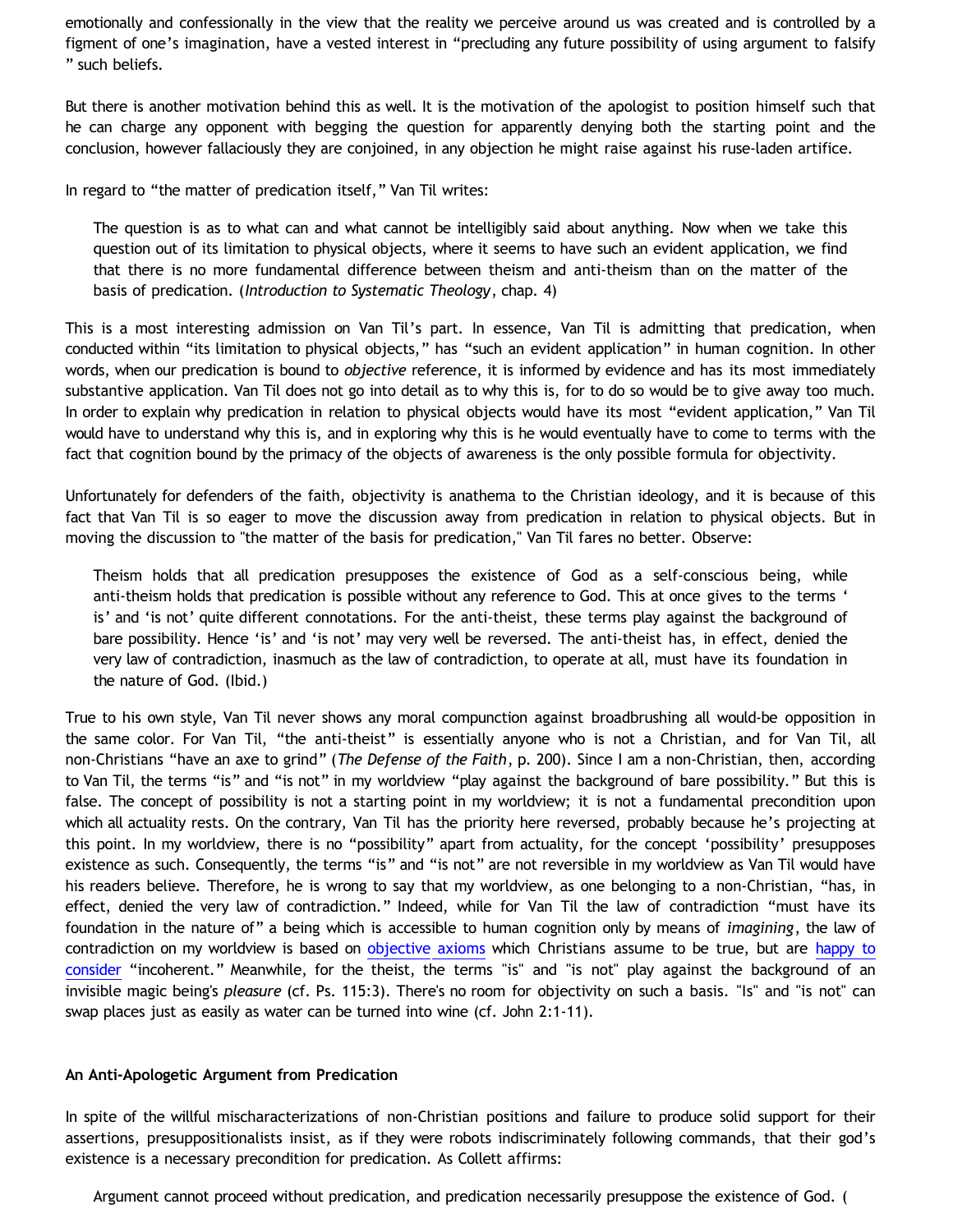*Revelation and Reason*, p. 262)

I would agree that argument cannot proceed without predication, but I would hasten to point out that *predication cannot proceed without concepts*. And this very fact spells certain and insurmountable trouble for the presuppositionalist's claim that "predication necessarily presupposes the existence of God."

Thus I present the following argument, my very own "argument from predication":

**Premise 1:** If predication is a conceptual operation, then predication does not presuppose the Christian god.

**Premise 2:** Predication is a conceptual operation.

**Conclusion:** Therefore, predication does not presuppose the Christian god.

Now anyone familiar with basic logic should recognize that this argument is formally valid. But this in itself is not very impressive. Even theists can produce arguments which are formally valid. The question at this point is whether or not the argument is *sound*. To demonstrate a valid argument's soundness, we need to show that the premises in that argument are *true*. And below I do just this.

## **Defense of Premise 1:**

Premise 1 of my argument states:

If predication is a conceptual operation, then predication does not presuppose the Christian god.

My defense of this premise is broader than the specific statement affirmed in it. My defense of this premise is that it is entailed in the broader fact that *conceptual operations as such necessarily presuppose non-omniscience.* Consider the following points:

i. An omniscient being would not have its knowledge in the form of concepts. I have already presented an argument for this conclusion in my paper [Would an Omniscient Mind have Knowledge in Conceptual Form?](http://bahnsenburner.blogspot.com/2007/04/would-omniscient-mind-have-knowledge-in.html) (2007). While the details for this position are competently laid out in my paper, the primary reason for this view is to be found in the task which concepts fulfill, namely to economize cognition in accommodating the limited awareness of a non-omniscient mind. In essence, concepts are a cognitive tool of a mind which does not see all, does not perceive all, does not know all. This brings us to my second point:

ii. Human beings are non-omniscient, and they are capable of forming concepts and retaining their knowledge in the form of concepts. To deny this, either one would need to make use of concepts, and thus performatively contradict his own denial, or he would merely be grunting, in which case he could offer only meaningless vocalizing.

Consequently, not only is omniscience not a precondition for concepts and conceptual operations, (per ii, human beings wouldn't be capable of conceptual cognition if omniscience were a precondition for concepts), omniscience would render concepts obsolete (per i). The inescapable reality here is that conceptual operations presuppose, not an omniscient mind, but a *non*-omniscient mind capable of performing the process of abstraction in order to economize the data it perceives and gathers from the world. Given these points, then, if predication is a species of conceptual operation, it would not presuppose the Christian god, since the Christian god is characterized as a mind which is supposed to be *omniscient*, i.e., as a mind whose own attributes would render conceptualization completely obsolete.

# **Defense of Premise 2:**

Premise 2 of my argument states:

Predication is a conceptual operation

By this, I essentially mean that the process of predication is at root *conceptual* in nature.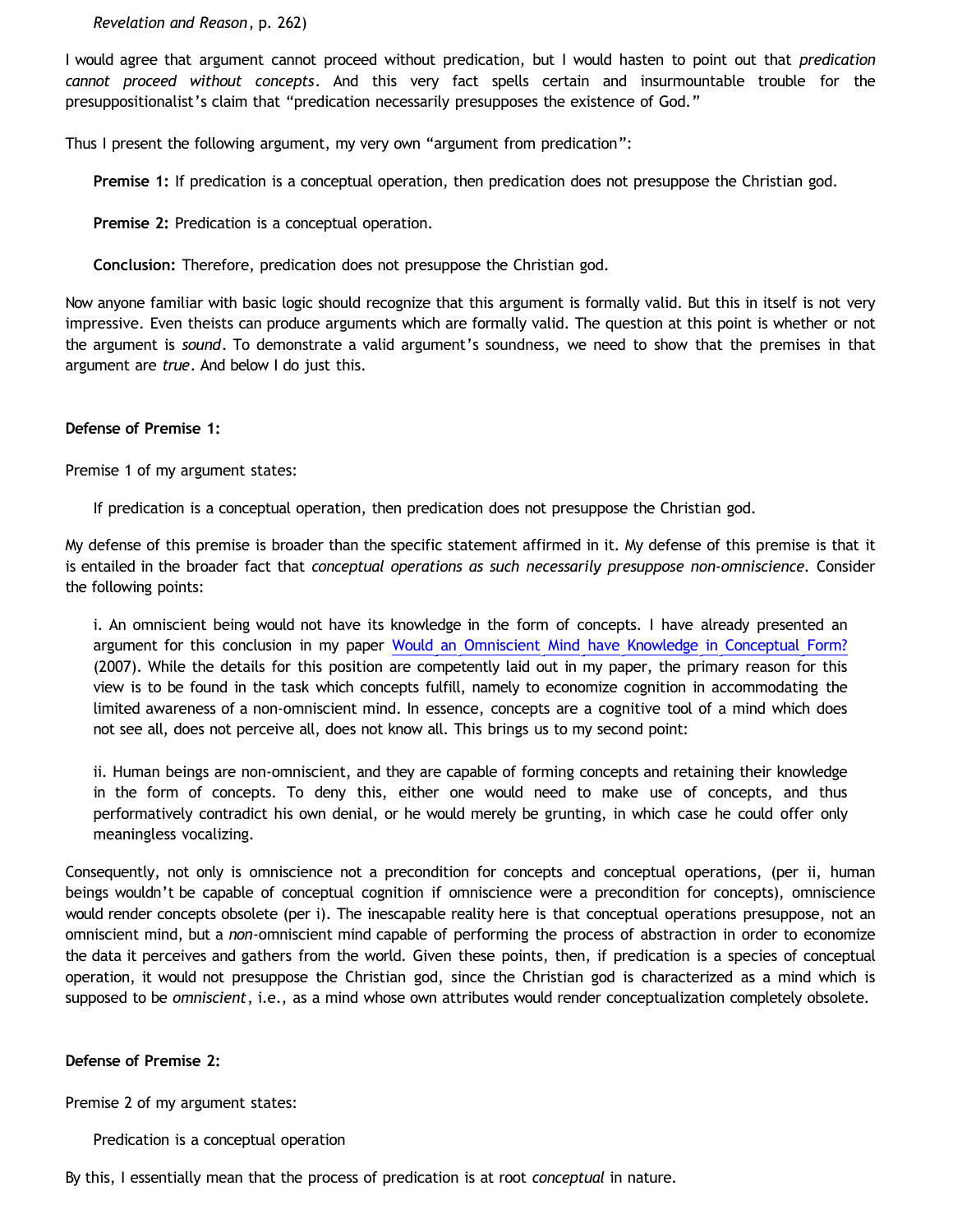To defend this, let us first understand what is meant by "predication." Here I will quote Bahnsen, who writes:

"Predication" is the mental or verbal act of attributing or denying a property or characteristic (a "predicate") to a subject – as when someone affirms, "The sky is blue" or "George Washington fought at Valley Forge," or "Driving seventy-five miles per hour is no longer permitted by law." (*Van Til's Apologetic: Readings & Analysis*, p. 22n.67)

Surely Bahnsen recognizes that predication is a function which human beings are capable of performing. Indeed, he himself writes in the same passage, "people readily engage in predication without difficulty." So by itself, the act of predication per se does not require that the mind performing it be omniscient. Even Bahnsen would have to agree that non-omniscient minds are capable of predication. This tacit acknowledgement makes defending the claim that predication necessarily presupposes an omniscient mind all the more difficult if not impossible.

Bahnsen informs his view of what is involved in the act of predication as follows:

Predication requires one intelligibly to differentiate and select individual things (particulars), to make sense out of general or abstract concepts (universals, classes, definable sets), and to distinguish them (so as *not* to make them identical) while in some sense *identifying* or relating them to each other. (Ibid.)

When Bahnsen has the opportunity to inform his readers about how predication takes place, he lists a few features but fails to provide any detailed account of the process. What he provides doesn't go very far, and what is given in what he provides is vague and unhelpful.

But notice the cognitive features which Bahnsen identifies in the process of predication: differentiation, selection, concepts, distinguishing, identification. These are all aspects of the conceptual level of cognition.

Notice the first statement in chapter one of Ayn Rand's *Introduction to Objectivist Epistemology*:

Consciousness, as a state of awareness, is not a passive state, but an active process that consists of two essentials: differentiation and integration. (p. 5)

Differentiation between objects takes place on the *perceptual* level. Since, on a *rational* approach to philosophy, the *conceptual* level of cognition *depends on* the *perceptual* level of cognition, the active differentiation between objects is already a means by which discriminated consciousness organizes and integrates what it perceives. Consciousness does not stop differentiating once it matures to the conceptual level. In his [Metaphysics of Consciousness,](http://www.aynrandbookstore2.com/prodinfo.asp?number=CB56M) philosopher Harry Binswanger refers to consciousness as a "difference detector." He's right: it is an integral part of the nature of consciousness to detect differences in some manner, whether on the level of sensations, perceptions, or concepts.

The second key term in Bahnsen's description of predication is the word "select." Rand eloquently explains how selection is a key aspect of the abstraction process in developing her theory of the concept 'concept':

A *concept* is a mental integration of two or more units which are isolated according to a specific characteristic(s) and united by a specific definition… The units involved may be any aspect of reality: entities, attributes, actions, qualities, relationships, etc.; they may be perceptual concretes or other, earlier-formed concepts. The act of isolation involved is a process of *abstraction*: i.e., a selective mental focus that *takes out* or separates a certain aspect of reality from all others (e.g., isolates a certain attribute from the entities possessing it, or a certain action from the entities performing it, etc.). (*Introduction to Objectivist Epistemology*, p. 10)

Selection is involved in the very process of forming concepts, not only in applying them (such as in predication). But do we ever learn this from Bahnsen? Of course not. Like his mentor Van Til, Bahnsen has essentially zero to say on the topic of concept theory.

Which brings us to the next key word in Bahnsen's list of factors involved in predication: *concepts*. Bahnsen himself acknowledges that concepts (he calls them "abstract concepts," which is in fact a redundancy) are involved in predication. Indeed, the examples he himself gave – "The sky is blue" or "George Washington fought at Valley Forge, " or "Driving seventy-five miles per hour is no longer permitted by law" – all make use of concepts.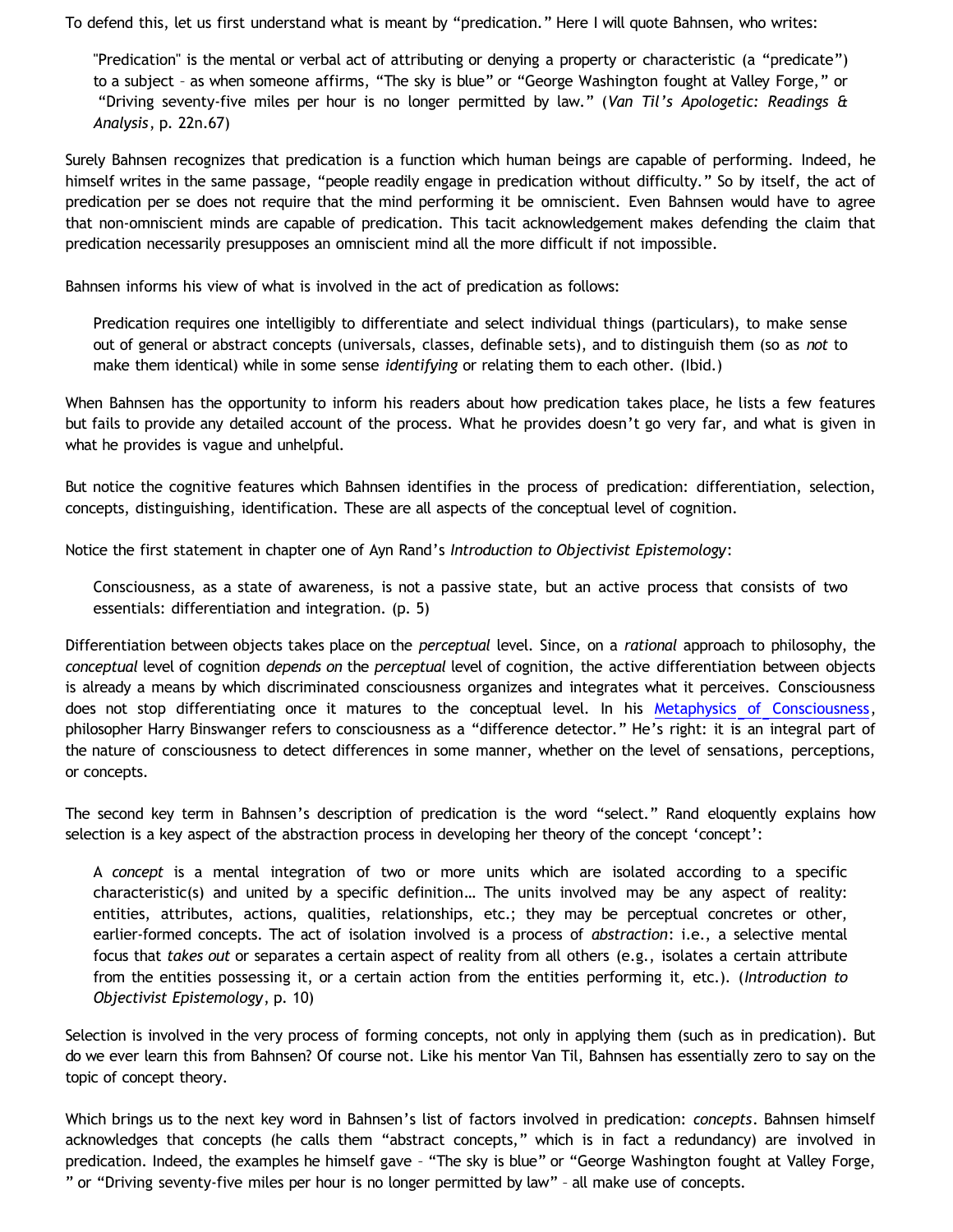Predication, then, in a nutshell, is the cognitive act of making explicit the information one has gathered and retained in his conceptualization of the objects he is relating in the act of predicating. And this process of making explicit that information which has been gathered and retained in one's conceptualizations, itself requires concepts to inform and make it manifest in any propositional form, whether verbal or literary. To predicate the color blue to the sky is to make explicit by means of concepts that information which one has identified and retained from the world he has perceived by means of concepts. Predication, then, is undeniably a conceptual operation. And as such, it presupposes a mind which is capable of (a) perceiving the world, (b) forming concepts based on what it perceives, and (c) applying the concepts in relation to each other in a manner that is consistent with what it has perceived and the process by which it formed those concepts. Therefore, since predication presupposes a mind which organizes its knowledge in conceptual form, predication presupposes a non-omniscient mind rather than an omniscient mind, and therefore does not presuppose the Christian god (since the Christian god is said to be omniscient).

I could go even further than the argument which I have presented above, and argue that predication *cannot* presuppose the Christian god. This argument would incorporate the following facts:

**Fact 1:** Predication presupposes the primacy of existence.

**Fact 2:** Christian theism presupposes the primacy of consciousness. (See for instance [here](http://bahnsenburner.blogspot.com/2008/12/inherent-subjectivism-of-god-belief.html).)

**Inference:** Therefore, predication cannot presuppose Christian theism.

None of the points which I would raise in defense of these proposed arguments appears to have occurred to Van Til, Bahnsen, Frame, or Collett. Yet, here they are, publishing works which make unfounded claims like "Causality presupposes God" and "predication presupposes God." If the law of causality and predication have an objective basis, it simply could not, never in a bazillion years, "presuppose" the Christian god.

So what's behind all this?

Bahnsen indicates the apologetic value of predication as a debating point in the following manner:

In the ordinary affairs of life, people readily engage in predication without difficulty – until they are called upon to give an analysis or philosophical account of just what it is that they are doing, what it assumes about reality, and how anyone could know. (Op. cit.)

True enough: people generally do not have an explicit grasp of what takes place in human cognition when they predicate characteristics, attributes or actions to an object (or "subject," as in a sentence). And I don't think they'll learn such things in Sunday school or by reading the bible. In this general ignorance, presuppositionalists like Bahnsen smell blood. Their apologetic is expressly predatory in nature, seeking to bamboozle unsuspecting prey on matters that they have not likely studied explicitly. This points to the tendency of presuppositional apologetics to rely on [argumentum ad ignorantiam,](http://bahnsenburner.blogspot.com/2006/02/presuppositionalism-and-argument-from.html) to corner non-Christians in the hope of extracting a confession of sorts, namely the confession "[Duh, I donno!](http://www.katholon.com/duh15.wav)" in response to the question, "How do you account for predication, an operation which you perform routinely and without difficulty?" It is into this chasm of "I don't know" that the apologist seeks to wedge his god-belief, the "answer" which magically fills the void of any ignorance while keeping those who accept it as such immovably uninformed.

# by Dawson Bethrick

Labels: [Predication](http://bahnsenburner.blogspot.com/search/label/Predication), [Presuppositional Gimmickry](http://bahnsenburner.blogspot.com/search/label/Presuppositional%20Gimmickry), [Theistic Arguments](http://bahnsenburner.blogspot.com/search/label/Theistic%20Arguments)

*posted by Bahnsen Burner at [11:00 PM](http://bahnsenburner.blogspot.com/2009/12/argument-from-predication.html)*

# **7 Comments:**

[Bahnsen Burner](http://www.blogger.com/profile/11030029491768748360) said...

To NAL, who requested that I incorporate the "Continue Reading" function into my longer blog entries...

I'm sorry. I tried incorporating the code for this function into this blog entry, but it did not work. Perhaps I'm doing something wrong, but I believe I followed the directions to the letter. At any rate, it is not working, so I had to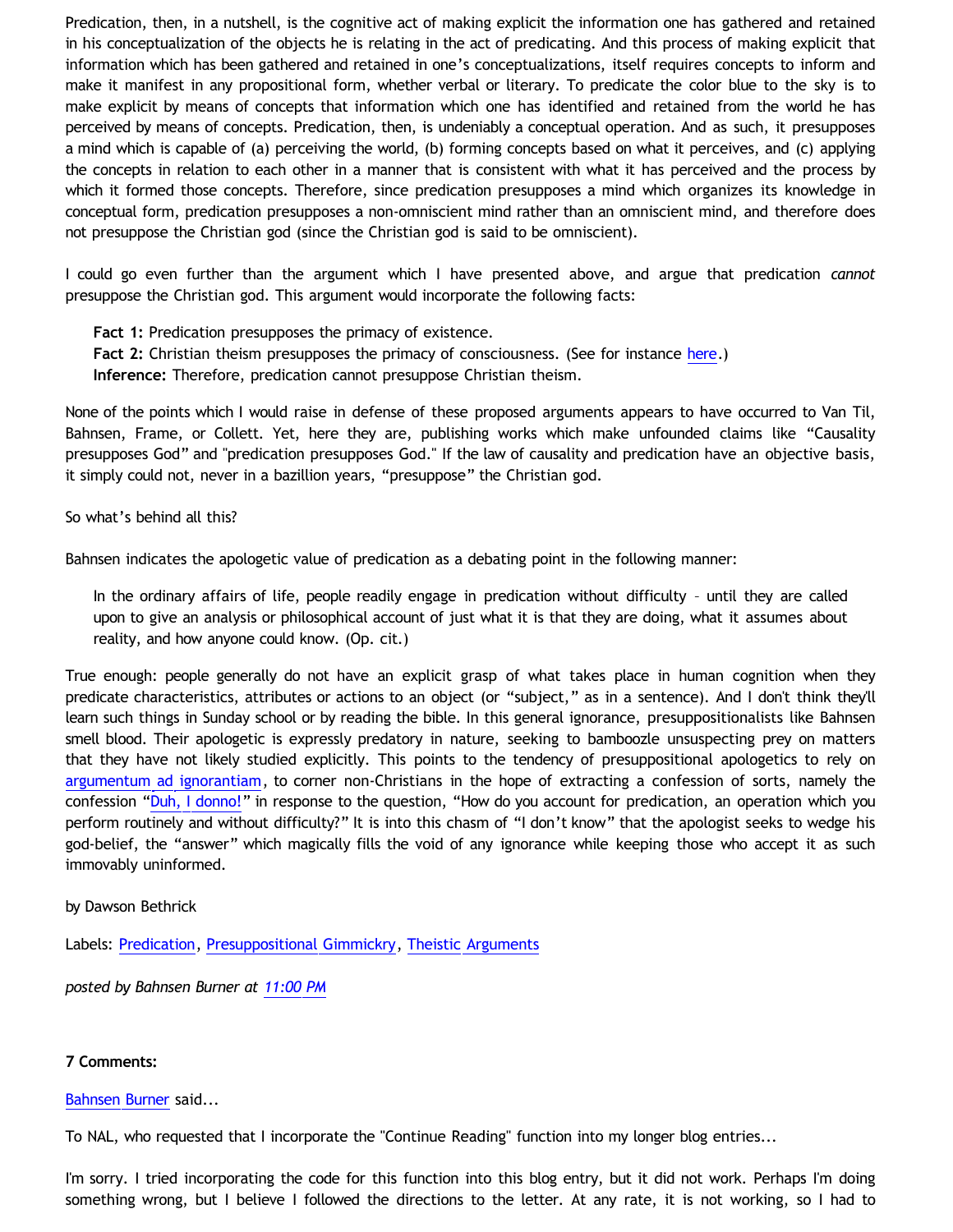remove the code from the HTML version of my blog in order to reduce the blank space it caused. Readers will simply have to "muscle through" with another of my "lengthy, arrogant posts."

Regards, Dawson

### [December 26, 2009 11:53 PM](http://bahnsenburner.blogspot.com/2009/12/2536630521012306669)

## [Dan Doel](http://www.blogger.com/profile/16761291400347369301) said...

One wonders what the presuppositionalists would come up with if they actually studied logic (a subject they claim to be quite interested in, although it isn't obvious given their arguments).

For instance, the claims about "presupposes" in the article indicate that it is some sort of binary modal operator, and a weird one at that. For instance, we might formulate our logic as some system of natural deduction where we have different sorts of judgments. In such a system, you might have judgments **prop** that some formula is a well-formed proposition, and **true** that some proposition is true. So, typically you'd have rules like (pardon the messiness, but blogger doesn't give a lot of formatting horsepower):

P **prop** Q **prop**

\_\_\_\_\_\_\_\_\_\_\_\_\_\_\_\_\_

## P ? Q **prop**

And you might have hypothetical judgments in some context, so:

G , P **true** ? Q **true**

\_\_\_\_\_\_\_\_\_\_\_\_\_\_\_\_\_\_\_

## G? P ? Q **true**

(where the **prop**-ness of P and Q is assumed to hold). But, the interpretation of "presupposes" in the article indicates that we need to have a logic where **prop** may only hold hypothetically. So we might have:

G, P **true** ? Q **prop** \_\_\_\_\_\_\_\_\_\_\_\_\_\_\_\_\_\_

G? P ? Q **prop**

G, P **true** ? Q **prop** G, ¬ P **true** ? Q **prop**

\_\_\_\_\_\_\_\_\_\_\_\_\_\_\_\_\_\_\_\_\_\_\_\_\_\_\_\_\_\_\_\_\_\_\_\_\_\_\_\_\_

### G? P ? Q **true**

Where ? is the presuppositional modality. Then the argument that both C and  $\sim$ C imply their presupposition would look more like:

### G? P ? Q **true** G? Q **prop**

\_\_\_\_\_\_\_\_\_\_\_\_\_\_\_\_\_\_\_\_\_\_\_\_\_\_\_\_

### G? P **true**

Which at least is a somewhat sensible set of rules (inasmuch as they express what the presupper wants to happen, not that they make sense in themselves; and perhaps I shouldn't have used the **prop** judgment of well-formed propositions like above, but some other similar judgment, but you get the idea). But I've not seen a logic quite like this before.

Of course, it's my suspicion that presuppers are allergic to drawing up rules like this to make their arguments precise, since Logic (TM) was created by god, and my activities above make it look like logics are just systems of rules a mere human like me can pick out to formally model some particular (bizarre) form of argumentation.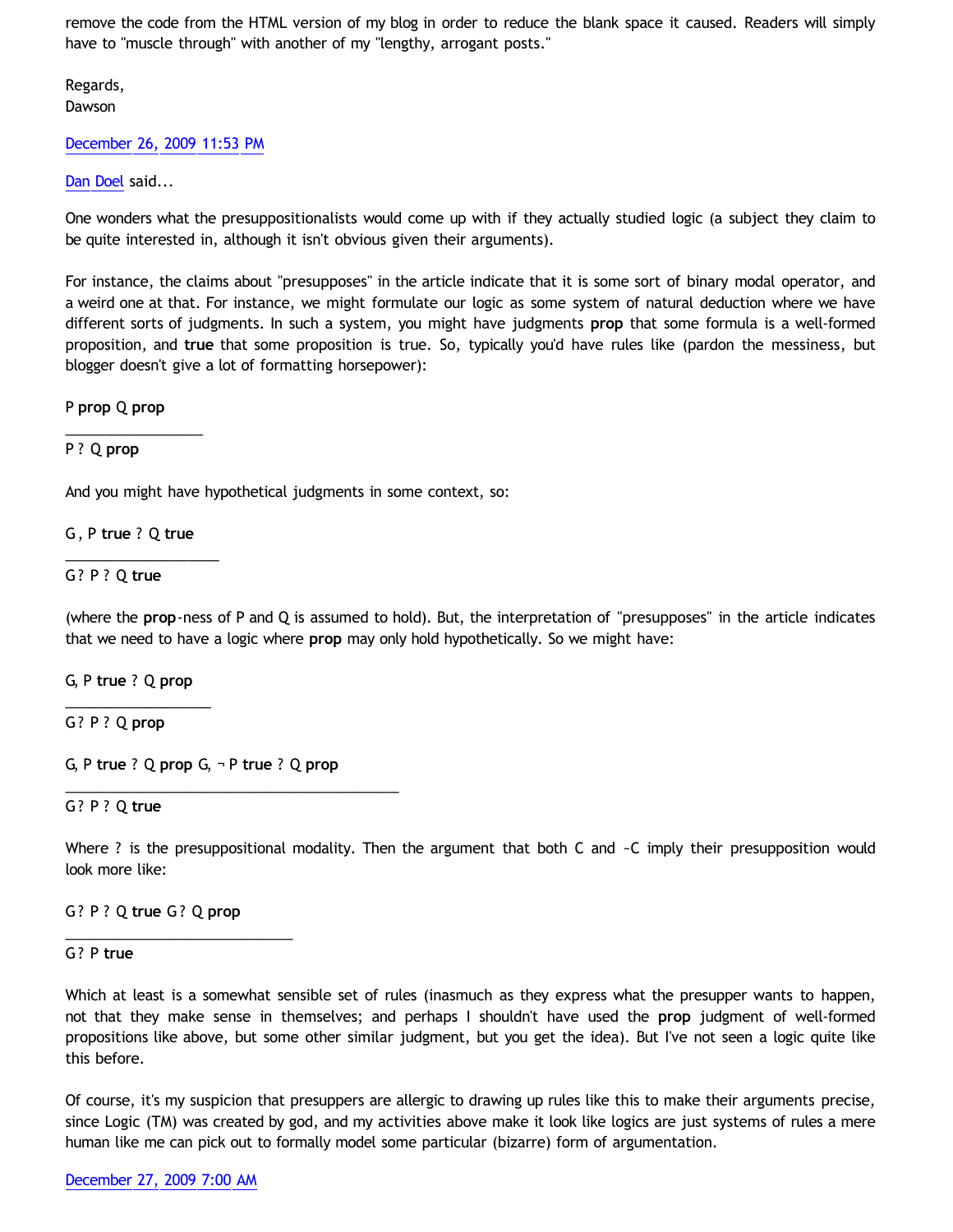[NAL](http://www.blogger.com/profile/12244370945682162312) said...

To Dawson,

On the create post page, click on the "Settings" tab. Down at the bottom under "Global Settings" is the "Select post editor" option. Click on "Updated editor", and "Save Settings".

Then, under the "Compose" option for creating posts, you'll see a torn page icon all the way on the right. Just click this with the cursor in the desired position.

[December 27, 2009 7:52 AM](http://bahnsenburner.blogspot.com/2009/12/4265840983088586052)

[Bahnsen Burner](http://www.blogger.com/profile/11030029491768748360) said...

Hi Nal,

Thanks for clarifying. I found the place where I could update the post editor (didn't know that was available!), and I did just as you suggested. I placed the jump break after the first paragraph. Curiously, it is not showing up on my blog, even though I can see it in the editor (both in the compose mode, as a grey bar, and in the HTML mode - as a "more" tag. Not sure why it's not behaving.

I did make some other edits to my paper, though. Caught a few typos and clarified a few points.

Regards, **Dawson** 

[December 27, 2009 5:21 PM](http://bahnsenburner.blogspot.com/2009/12/4456638603147306109)

[NAL](http://www.blogger.com/profile/12244370945682162312) said...

Hmmm. If you're using a third-party customized template, you'll have to add some code. Check the bottom of this [page](http://www.google.com/support/blogger/bin/answer.py?answer=154172).

[December 27, 2009 8:08 PM](http://bahnsenburner.blogspot.com/2009/12/550672756091357188)

[C.L. Bolt](http://www.blogger.com/profile/15797112064238146744) said...

Dawson,

Four brief comments/questions:

1. This is a good read, though I am not quite finished yet. I appreciate that the argument is evaluated on its own terms followed by an argument from Objectivist principles rather than having the two squished together.

2. Might we expect a book coming from you at some point?

3. What is the name of the book wherein David Kelley deals specifically with the Problem of Induction and what other books might you recommend now that I have better access to a library?

4. A late Merry Christmas and an appropriately timed Happy New Year to you.

[December 29, 2009 11:26 AM](http://bahnsenburner.blogspot.com/2009/12/2211176174766446354)

[Bahnsen Burner](http://www.blogger.com/profile/11030029491768748360) said...

Nal,

Thanks for the link. I reviewed that page and have confirmed that the proper code is inserted in the desired spot in my blog. It's still not behaving. I'm surmising that it's because I updated to the new editor \*after\* I originally published my post. Supposing that's the reason for the issue, I'll just have to wait for my next lengthy post to experiment with